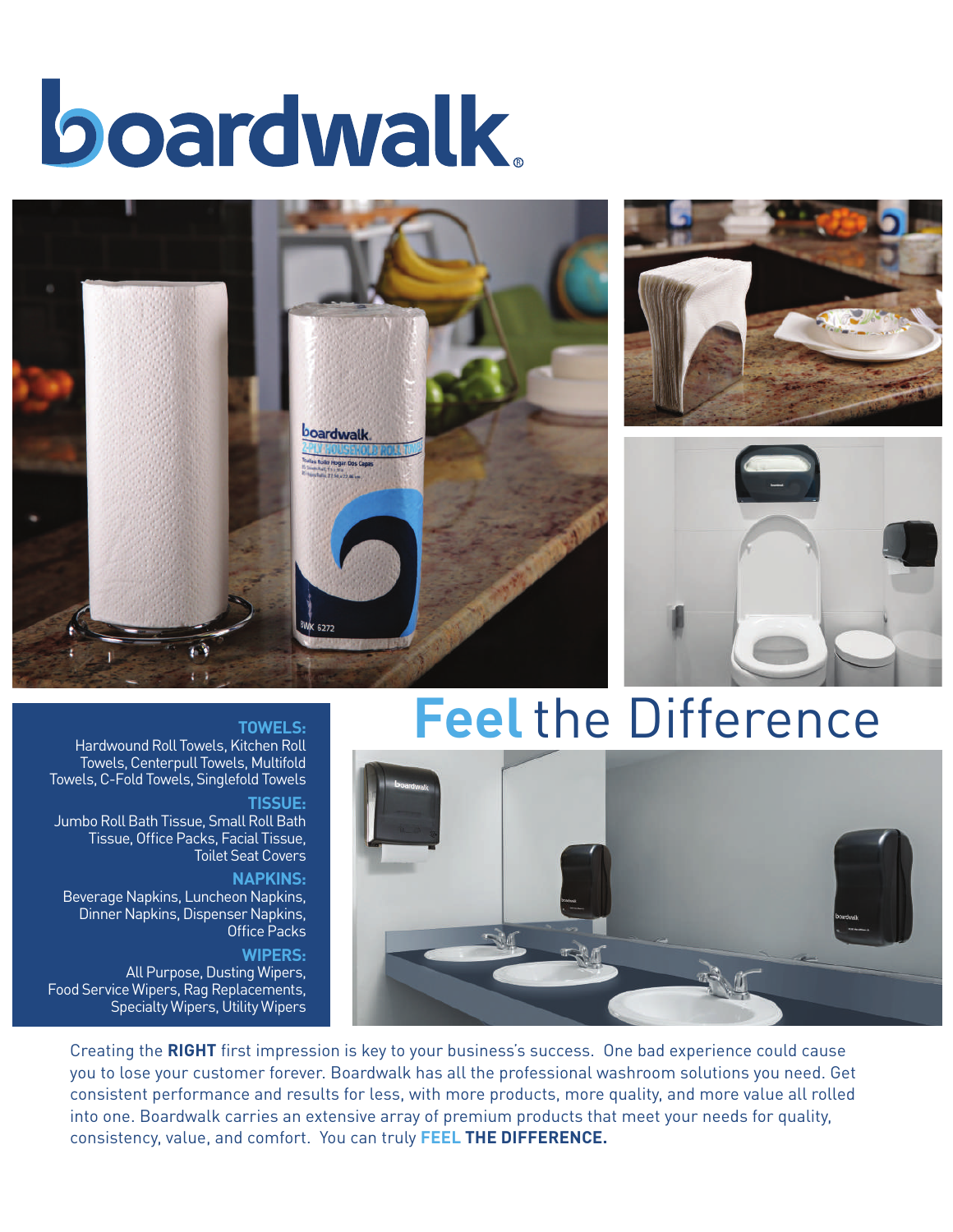### **TOWELS**









### **Hardwound Towels**

| ITEM#           | <b>DESCRIPTION</b>                                                | <b>QTY PER UNIT</b> | <b>UNIT</b> | <b>DISPENSER</b> |
|-----------------|-------------------------------------------------------------------|---------------------|-------------|------------------|
| BWK16GREEN      | Boardwalk Green Universal Roll Towels, Natural, 8" x 800 ft       | 6 Rolls             | СT          | <b>BWK1501</b>   |
| BWK17GREEN      | Boardwalk Green Universal Roll Towels, Natural White, 8" x 800 ft | 6 Rolls             | СT          | <b>BWK1501</b>   |
| <b>BWK6252</b>  | Boardwalk Universal Roll Towels, Natural, 8" x 350 ft             | 12 Rolls            | СT          | <b>BWK1501</b>   |
| <b>BWK6261B</b> | Boardwalk Universal Roll Towels, White, 8" x 600 ft               | 12 Rolls            | СT          | <b>BWK1501</b>   |
| <b>BWK6254B</b> | Boardwalk Universal Roll Towels, White, 8" x 800 ft               | 6 Rolls             | СT          | <b>BWK1501</b>   |
| <b>BWK6256</b>  | Boardwalk Universal Roll Towels, Natural, 8" x 800 ft             | 6 Rolls             | СT          | <b>BWK1501</b>   |

### **Kitchen Roll Towels**

| ITEM#           | <b>DESCRIPTION</b>                                                             | <b>QTY PER UNIT</b> | <b>UNIT</b> | <b>DISPENSER</b>        |
|-----------------|--------------------------------------------------------------------------------|---------------------|-------------|-------------------------|
| <b>BWK6272</b>  | Boardwalk Universal Kitchen Roll Towel, 2-Ply, 11" x 9", White, 85 Sheets/Roll | 30 Rolls            | C1          | 0X013245000 / SJMT451XC |
| <b>BWK6273</b>  | Boardwalk Universal Kitchen Roll Towel, 2-Ply, 11" x 8.5", White, 250/Roll     | 12 Rolls            | СT          | 0X013245000 / SJMT451XC |
| <b>BWK6277</b>  | Boardwalk Universal Kitchen Roll Towel, 2-Ply, 11" x 9", White, 100/Roll       | 30 Rolls            | СT          | 0X013245000 / SJMT451XC |
| <b>BWK6276B</b> | Boardwalk Universal Kitchen Roll Towel, 2-Ply, 11" x 8", White, 80/Roll        | 30 Rolls            | C1          | 0X013245000 / SJMT451XC |
| <b>BWK6278B</b> | Boardwalk Universal Kitchen Roll Towel, 2-Ply, 11" x 7.5", White, 70/Roll      | 30 Rolls            | C1          | 0X013245000 / SJMT451XC |

### **Centerpull Towels**

| ITEM#          | <b>DESCRIPTION</b>                                                                                | <b>OTY PER UNIT</b> | <b>UNIT</b> | <b>DISPENSER</b> |
|----------------|---------------------------------------------------------------------------------------------------|---------------------|-------------|------------------|
| <b>BWK6400</b> | Boardwalk Universal Center-Pull Hand Towels, 2-Ply, Perforated, 8" x 10", White, 600 Sheets /Roll | 6 Rolls             |             | GEN1606          |
| <b>BWK6415</b> | Boardwalk Universal Center-Pull Hand Towels, 2-Ply, Perforated, 8" x 10", White, 660 Sheets/ Roll | 6 Rolls             |             | GEN1606          |
| BWK410321      | Boardwalk Universal Center-Pull Roll Towels, 2-Ply, 8.9" W, 600 Sheets /Roll                      | 6 Rolls             | СT          | GEN1606          |
| BWK410322      | Boardwalk Universal Center-Pull Roll Towels, 2-Ply, 10" W, 600 Sheets /Roll                       | 6 Rolls             |             | GEN1606          |

### **Multifold Towels**

| ITEM#          | <b>DESCRIPTION</b>                                                       | <b>QTY PER UNIT</b> | <b>UNIT</b> | <b>DISPENSER</b> |
|----------------|--------------------------------------------------------------------------|---------------------|-------------|------------------|
| BWK10GREENB    | Boardwalk Green Universal Multifold Towels, Natural White, 9.125" x 9.5" | 16/250              |             | <b>BWK1500</b>   |
| BWK53GREEN     | Boardwalk Green Universal Multifold Towels, Natural, 9.125" x 9.5"       | 16/250              |             | <b>BWK1500</b>   |
| <b>BWK6200</b> | Boardwalk Universal Multifold Paper Towels, White, 9" x 9.45"            | 16/250              |             | <b>BWK1500</b>   |
| <b>BWK6202</b> | Boardwalk Universal Multifold Paper Towels, Kraft, 9" x 9.45"            | 16/250              |             | <b>BWK1500</b>   |

### **C-fold Towels**

| ITEM#          | <b>DESCRIPTION</b>                                                     | <b>OTY PER UNIT</b> | <b>UNIT</b> | <b>DISPENSER</b> |
|----------------|------------------------------------------------------------------------|---------------------|-------------|------------------|
| BWK51GREENB    | Boardwalk Green Universal C-Fold Towels, Natural White, 10.125" x 13"  | ' 150<br>16/        |             | <b>BWK1500</b>   |
| <b>BWK6220</b> | Boardwalk Universal C-Fold Paper Towels, Bleached White, 10.1" x 11.4" | / 200               | ◡           | <b>BWK1500</b>   |

### **Singlefold Towels**

| <b>ITEM#</b>   | <b>DESCRIPTION</b>                                                           | <b>QTY PER UNIT</b> | <b>UNIT</b>     | <b>DISPENSER</b> |
|----------------|------------------------------------------------------------------------------|---------------------|-----------------|------------------|
| BWK52GREEN     | Boardwalk Green Universal Single-Fold Towels, Natural White, 9.125" x 10.25" | 16/250              | <b>CT</b><br>u  | <b>BWK1500</b>   |
| <b>BWK6210</b> | Boardwalk Universal Singlefold Paper Towels, Natural, 9" x 9.5"              | 16/250              | <b>CT</b><br>υł | <b>BWK1500</b>   |
| <b>BWK6212</b> | Boardwalk Universal Singlefold Paper Towels, White, 9" x 9.5"                | 16/250              | $\Gamma$        | <b>BWK1500</b>   |

### **boardwalk**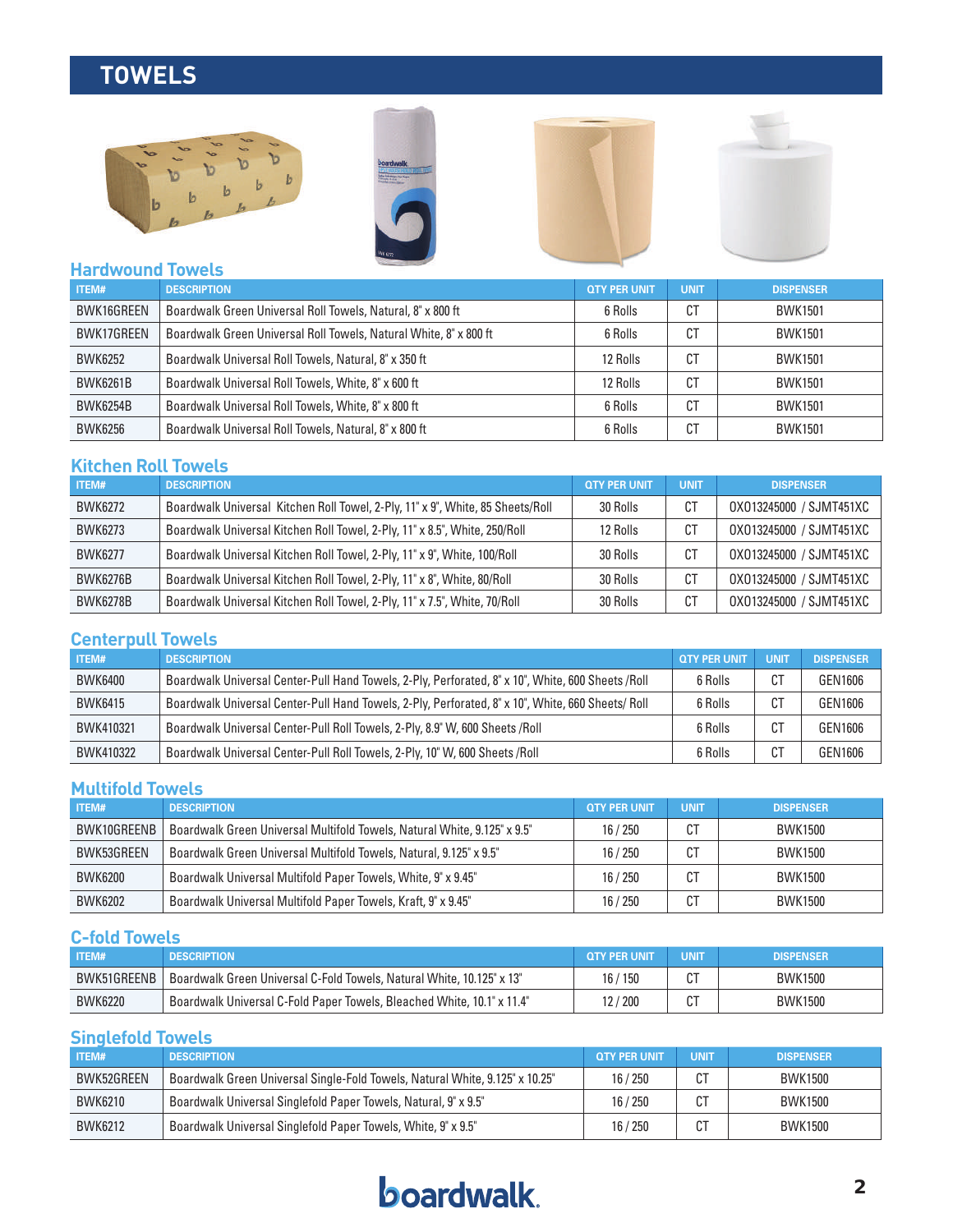### **TISSUES**



### **Small Roll Bath Tissue**

| ITEM#           | <b>DESCRIPTION</b>                                                             | <b>QTY PER UNIT</b> | <b>SIZE</b>         | <b>UNIT</b> | <b>DISPENSER</b> |
|-----------------|--------------------------------------------------------------------------------|---------------------|---------------------|-------------|------------------|
| <b>BWK6144</b>  | Boardwalk Two-Ply Toilet Tissue, Septic Safe, White, 400 Sheets/Roll           | 96 Rolls            | 4" x 3"             | СT          | <b>BWK1502</b>   |
| <b>BWK6145</b>  | Boardwalk Two-Ply Toilet Tissue, Standard, Septic Safe, White, 500 Sheets/Roll | 96 Rolls            | $4" \times 3"$      | СT          | <b>BWK1502</b>   |
| <b>BWK6150</b>  | Boardwalk Two-Ply Toilet Tissue, Septic Safe, White, 500 Sheets/Roll           | 96 Rolls            | $4.5" \times 3.75"$ | СT          | <b>BWK1502</b>   |
| <b>BWK6155B</b> | Boardwalk Two-Ply Toilet Tissue, Septic Safe, White, 500 Sheets/Roll           | 96 Rolls            | $4.5" \times 4.5"$  | СT          | <b>BWK1502</b>   |
| <b>BWK6170B</b> | Boardwalk One-Ply Toilet Tissue, Septic Safe, White, 1,000 Sheets              | 96 Rolls            | $4.5" \times 3.25"$ | СT          | <b>BWK1502</b>   |
| <b>BWK6180</b>  | Boardwalk Two-Ply Toilet Tissue, Septic Safe, White, 500 Sheets/Roll           | 96 Rolls            | $4.5" \times 3"$    | СT          | <b>BWK1502</b>   |

#### **Office Packs**

| _____________  |                                                                                                    |          |             |        |                   |
|----------------|----------------------------------------------------------------------------------------------------|----------|-------------|--------|-------------------|
| ITEM#          |                                                                                                    |          | <b>SIZI</b> | UNIT   | <b>DISPENSER</b>  |
| <b>BWK6148</b> | s, Standard Bathroom Tissue, Septic Safe, 2-Ply, White, 350 Sheets/Roll<br>Boardwalk Office Packs, | 48 Rolls | つぶ<br>t.∠J  | $\sim$ | <b>AII</b><br>N/F |

### **Jumbo Roll Tissue**

| ITEM#           | <b>DESCRIPTION</b>                                                 | <b>QTY PER UNIT</b> | <b>SIZE</b>         | <b>UNIT</b> | <b>DISPENSER</b>                |
|-----------------|--------------------------------------------------------------------|---------------------|---------------------|-------------|---------------------------------|
| <b>BWK6100B</b> | Boardwalk 9" JRT Bath Tissue, Septic Safe, 2-Ply, White            | 12 Rolls            | $3.45 \times 1000'$ | CT          | Single: BWK1519 / Twin: BWK1529 |
| <b>BWK6101</b>  | Boardwalk 9" JRT Jr. Bath Tissue, Septic Safe, 1-Ply, White        | 12 Rolls            | $3.3 \times 2000'$  | CT          | Single: BWK1519 / Twin: BWK1529 |
| <b>BWK6102B</b> | Boardwalk 12" JRT Bath Tissue, Septic Safe, 2-Ply, White           | 6 Rolls             | $3.5" \times 2000'$ | CT          | Single: BWK1519 / Twin: BWK1529 |
| <b>BWK6103</b>  | Boardwalk 12" JRT Bath Tissue, Septic Safe, 1-Ply, White           | 6 Rolls             | $3.5" \times 4000'$ | CT          | Single: BWK1519 / Twin: BWK1529 |
| BWK410320       | Boardwalk 9" Jumbo Roll Bathroom Tissue, Septic Safe, 2-Ply, White | 12 Rolls            | $3.2" \times 525'$  | CT          | Single: BWK1519 / Twin: BWK1529 |
| BWK410323       | Boardwalk 9" Jumbo Roll Bathroom Tissue, Septic Safe, 2-Ply, White | 12 Rolls            | 3.4" x 1000"        | CT          | Single: BWK1519 / Twin: BWK1529 |
| BWKJRT1000      | Boardwalk 9" Jumbo Roll Tissue, Septic Safe, 2-Ply, White          | 12 Rolls            | $3.3" \times 1000'$ | CT          | Single: BWK1519 / Twin: BWK1529 |
| BWK6501**       | Boardwalk 9" Jumbo Bathroom Tissue, Septic Safe, 2-Ply, White      | 12 Rolls            | 3.3" X 700'         | CT          | Single: BWK1519 / Twin: BWK1529 |
| BWK6502**       | Boardwalk 9" Jumbo Bathroom Tissue, Septic Safe, 2-Ply, White      | 12 Rolls            | 3.3" X 1000'        | CT          | Single: BWK1519 / Twin: BWK1529 |

\*\* Regional Only Skus - South East

| <b>Toilet Seat Cover</b> |                                                       |                                        |                    |             |                                                                       |  |  |
|--------------------------|-------------------------------------------------------|----------------------------------------|--------------------|-------------|-----------------------------------------------------------------------|--|--|
| <b>ITEM#</b>             | <b>DESCRIPTION</b>                                    | <b>QTY PER UNIT</b>                    | <b>SIZE</b>        | <b>UNIT</b> | <b>DISPENSER</b>                                                      |  |  |
| BWKK1000B                | Boardwalk Premium Half-Fold Toilet Seat Covers, White | 250 Covers/Sleeve<br>4 Sleeves/Carton  | 14.25" x 16.5"     | СT          | Black: BWKTS510SBBWEA<br>White: BWKKD100<br>Stainless Steel: BWKKD200 |  |  |
| BWKK2500B                | Boardwalk Premium Half-Fold Toilet Seat Covers        | 250 Covers/Sleeve<br>10 Sleeves/Carton | $15'' \times 10''$ | СT          | Black: BWKTS510SBBWEA<br>White: BWKKD100<br>Stainless Steel: BWKKD200 |  |  |
| BWKK5000B                | Boardwalk Premium Half-Fold Toilet Seat Covers, White | 250 Covers/Sleeve<br>20 Sleeves/Carton | 14.25" x 16.5"     | CT          | Black: BWKTS510SBBWEA<br>White: BWKKD100<br>Stainless Steel: BWKKD200 |  |  |

### **Facial Tissue**

| <b>ITEMA</b><br>- I I E IVI# | יני                                                                     | UNIT       |                                       | JNIT   |     |
|------------------------------|-------------------------------------------------------------------------|------------|---------------------------------------|--------|-----|
| <b>BWK6500B</b>              | White.<br>Boardwalk Office<br>e Packs Facial Tissue, 2-Ply,<br>Flat Box | 100<br>30/ | $\sim$<br>$\overline{a}$<br>- A V<br> | ົ<br>ັ | N/A |

### **boardwalk**